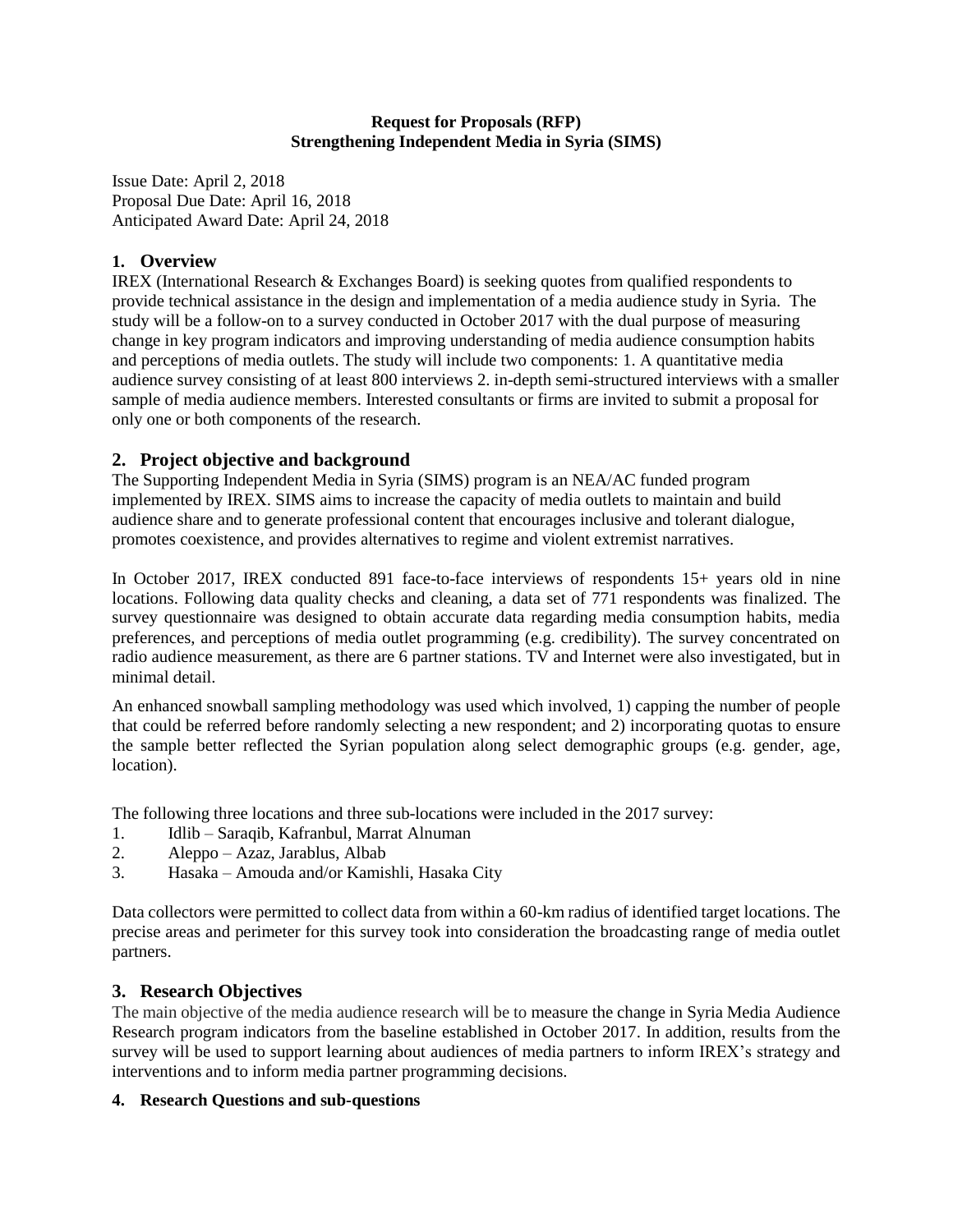- What are the media consumption habits of Syrians (e.g. how long to they listen/view media, what programs do they listen to, and when)?
	- What media platforms and media do Syrians listen to or view?
	- · What programs at specific media stations do they listen to or view?
	- How do they get their media/news (youTube, facebook, radio, TV, website)?
	- · What topics or types of content are Syrians most interested in?
	- How long do they listen/view their preferred news sources?
	- · What are audience profiles for different stations and media sources?
- What are Syrian attitudes towards media stations?
	- Why do people listen to media stations?
	- Why do Syrians trust or not trust media stations?
	- · Do Syrians perceive stations as objective or credible and why?
	- · Do Syrians perceive stations as promoting tolerance, dialogue, and peaceful co-existence and why?

# **5. Research methods**

Survey – Surveys will be done through face-to-face interviews, consist of primarily close-ended questions, and not take more than 15-20 minutes. The survey will include most locations included in the baseline survey with some changes, to be determined in consultation with NEA/AC. These include potentially adding a fourth province, Raqqa, and the district Afrin. The sample should include at least 800 respondents. We also anticipate using the same or a similar sampling methodology as the one developed for the baseline.

Interviews - Semi-structured in-depth interviews will be employed to gather primary data from media audience members. Interviews will generate insights into target group media preferences and habits, and provide time to probe on reasons behind key insights, ideas, and action. The researcher(s) will work with IREX to develop the scope and methodology for these interviews.

# **6. Deliverables**

- 1. Draft narrative report in MS word for feedback and comments from IREX and NEA
- 2. Final narrative report in MS word that addresses comments and feedback provided
- 3. Final powerpoint slides highlighting key findings, conclusions, and recommendations
- 4. Survey questionnaire in English and Arabic, interview guide and data collection protocols
- 5. Raw data and tabulated results
- 6. Field procedure plan (includes field protocols, data management logistics, quality assurance and control measures, etc.)
- 7. Enumerator training curriculum

# 7. **Responsibilities**

The researcher(s) will conduct the research according to a work plan and budget to be agreed upon prior to start. The researcher(s) will be responsible for:

- developing a proposed work plan and budget;
- recruiting, hiring, and training enumerators as necessary;
- developing a sampling plan and questionnaire in collaboration with an independent media audience expert consultant (to be hired by IREX)
- conducting the research in accordance with the pre-agreed work plan and budget (includes a small pilot);
- Potentially participating in a training of data collectors in Turkey;
- Monitoring data quality and addressing quality issues as they arise;
- processing and addressing comments on data collection instruments and narrative report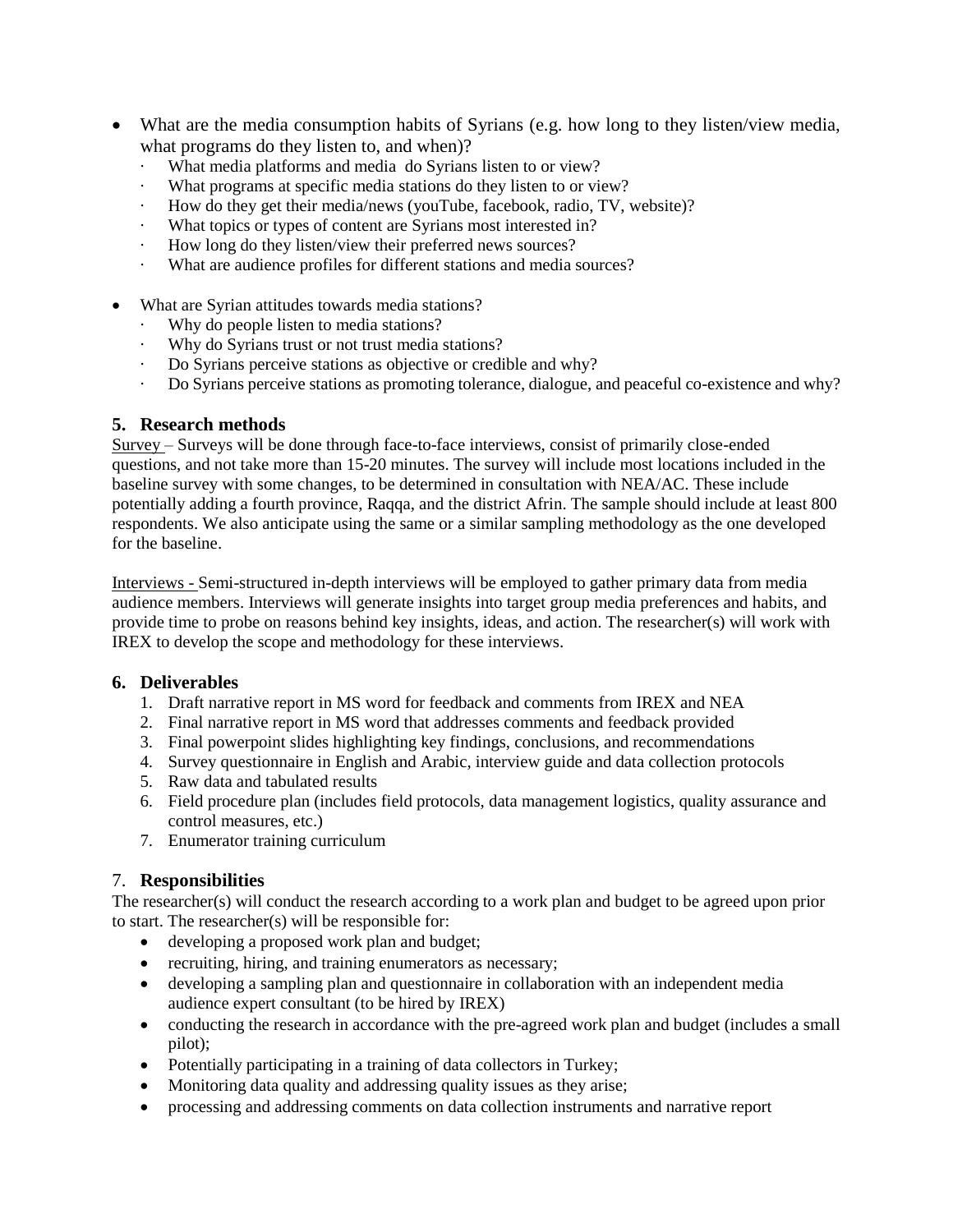• timely delivery of the deliverables in accordance with the agreed specifications;

Responsibilities of IREX include:

- supporting the researchers with contacting key stakeholders (NEA, media partners, IREX field team) for input and feedback on data collection instruments and sampling plans
- additional reviews of the sampling methodology and survey questionnaire by an independent media audience expert
- Ensuring timely payment in agreed amounts to the researchers
- Ensuring compliance with NEA requirements
- Reviewing deliverables submitted and providing inputs to the tools and research report

### **Duration and Schedule**

 $\overline{\phantom{a}}$ 

The research—including research design, implementation, and reporting—should not take more than 4 months starting as soon as possible. All research will be conducted based on a detailed work plan and taking into account the budget available.

### **Proposal Submission and selection**

Person(s) interested in providing this service must demonstrate:

- substantial and proven experience with media audience research
- · knowledge of the Syrian context
- · ability to adjust smoothly to changing situations and able to value active involvement of stakeholders and their engagement;
- proven experience in report writing;

Interested researchers are invited to send a technical proposal, time frame, and detailed budget in USD (max 5 pages). The technical proposal should include information on the proposed recruitment and training of data collectors, the data collection tools (i.e. mobile technology is preferred<sup>1</sup>), safety and security considerations for data collectors. The estimated budget should have sufficient detail to determine the price elements.

In addition, researchers are requested to submit:

- · Curriculum Vitae or portfolio clearly presenting experience in conducting research (and if available a report to share as sample)
- References to two to three previous clients
- · Resume(s) of key staff that will be assigned to the project

If you are interested in furnishing this service, please e-mail the technical proposal and additional documents to **cguedenet@irex.org**.

If you decide to submit a proposal, it must be received no later than 5:00 p.m. Eastern Standard Time on the closing date indicated above. Late submissions will only be considered if in the best interests of the project, and then at IREX's sole discretion. All proposals submitted must be valid for a period of not less than sixty (60) calendar days from the closing date indicated above.

<sup>&</sup>lt;sup>1</sup> Mobile data collection offers many advantages over paper-based surveys, including fewer errors and greater efficiency. Considerations for any mobile data collection in the Syrian context should include offline data collection capabilities, quality control or quality assurance measures, safety and security, the ability to use visual prompts to display radio station names, logos, or frequency numbers, and the ability to display matrix questions.